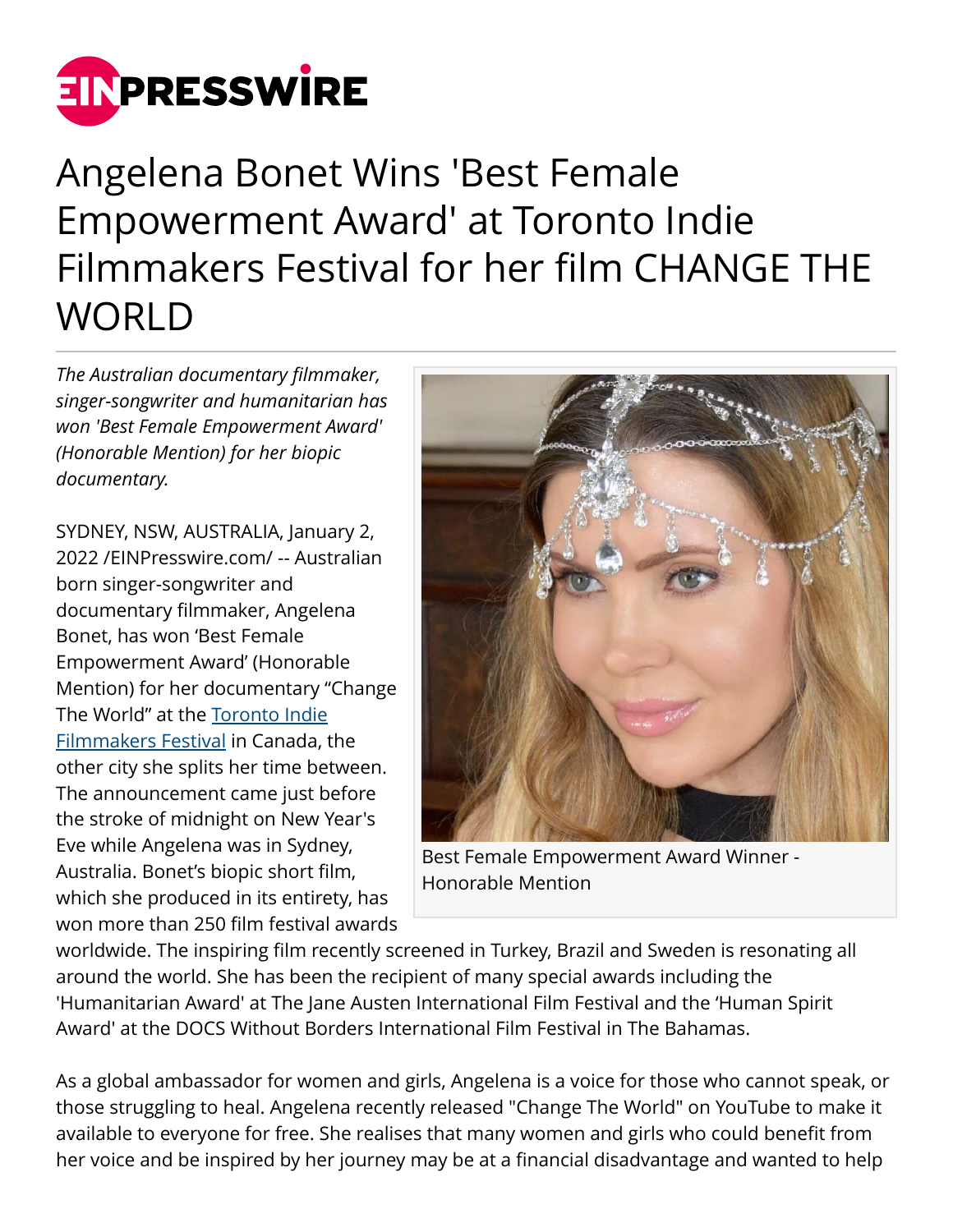them and not expect anything in return. Domestic violence has risen exponentially since the Covid-19 global pandemic began and many victims are in lockdown with their abusers. Angelena hopes to reach those women and give them hope and assure them there is light at the end of the tunnel and they are definitely not alone or forgotten. Now empowered by the crime that almost took her life, Angelena is a warrior in the fight to end violence against women. With a fierce commitment to helping victims heal and take back their life, she brings to bear a multitude of talents, wisdom and personal experience. Only from the depths of her despair and darkest days has she truly found her voice and the courage to share about her experiences and to speak out. After



Filmmaker - Angelena Bonet

surviving the life-changing crime in 2012, Angelena wanted to make a difference in the world and shed light on issues humanity is yet to resolve and generally swept under the carpet. Violence against women has been a hidden disease in every culture since time immemorial and was

££

I'm so grateful and proud to win this important category in Toronto and be a voice not only for myself, but for every woman on our planet who can't speak. This really is a magical note to end 2021 on!"

*Angelena Bonet*

already a silent global epidemic before our current global pandemic began.

Before the #MeToo movement had begun, Angelena chose to go public with her story and decided to create her production company, Crystal Heart Productions, in Toronto in 2014. She had the intention of interviewing women and girls all around the world and from all walks of life for an online talk show "Heart Of The Matter", and thus allowing women's voices to be heard. She then included interviews with women's rights leaders such as President Obama's Women's Equality Advisor Tina Tchen, Tony award-winning

playwright and activist Eve Ensler, CEO of Canadian Women's Foundation, Paulette Senior and Australian Journalist, Tracey Spicer, to name a few in her sequel "Angelena: Heart Of The Matter" in the documentary tetralogy she has released on Vimeo On Demand which has won numerous film festival awards worldwide. Bonet has also served as the Australian Ambassador for World Mental Health Day, an official blogger for OXFAM, a public speaker at V Day One Billion Rising Organization events, a current member of the RAINN Organization Speaker Bureau in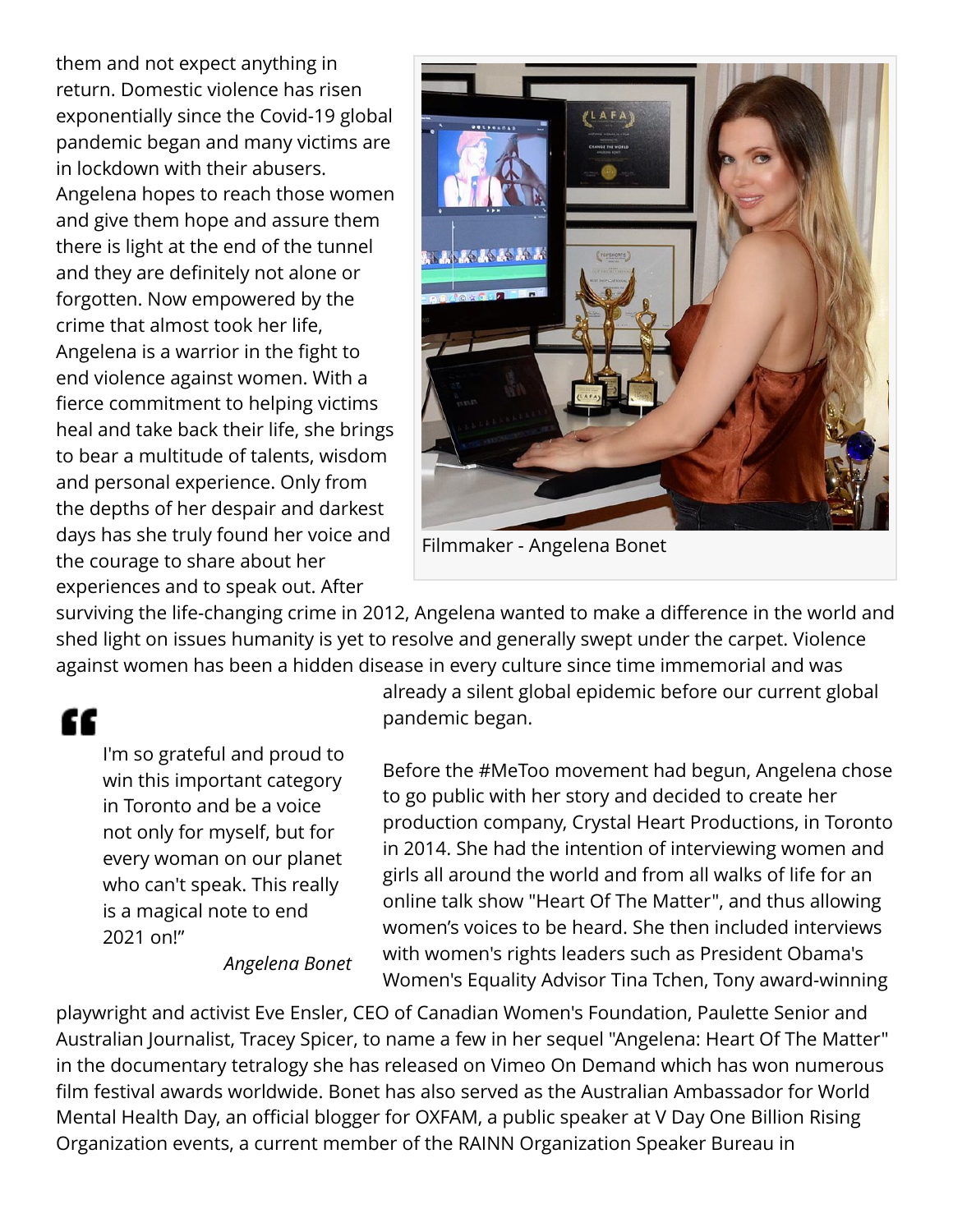Washington D.C. and also raises awareness and funds through her nonprofit organization, Crystal Heart Foundation. Her mission is to support charities that are in alignment with ending of violence against women and supporting survivors' recovery from PTSD and has also created a non-profit web series "The Angelena Bonet Show". She sends a powerful message of self-love and healing through her documentary films as well as her singing, songwriting, public speaking engagements and her non-profit work. Based on her life experiences and connections with people from all walks of life, Angelena tells us "it is crystal clear to me that love and forgiveness really are the keys. They can and do conquer all".



Toronto Indie Filmmakers Festival exists as a result of the minds of a group of filmmakers, producers, and crew members who are always looking for new experiences in storytelling and finding answers to the all-important questions of our existence. They have tried to find filmmakers who are always in search of something new. Filmmakers who find new topics to explore and new paths to walk on. Looking at the history of cinema, one can see that this art has been built upon new experiences and if they can be a small candle on this path and help the voices of more independent filmmakers to be heard, then it means that they have succeeded in their job. Toronto Indie Filmmakers Festival is a place for independent, experimental, innovative, and progressive filmmakers to be seen and to be heard.

From international model to multi-award winning documentary filmmaker, singer-songwriter, actress and humanitarian Angelena's message is one of peace, love and unity.

Angelena Bonet Crystal Heart Productions info@angelenabonet.com Visit us on social media: [Facebook](https://www.facebook.com/angelenabonetofficial/) **[Twitter](https://twitter.com/angelenabonet)** [LinkedIn](https://www.linkedin.com/in/angelena-bonet-692a397a/) **[Other](https://www.instagram.com/angelenabonet/)**